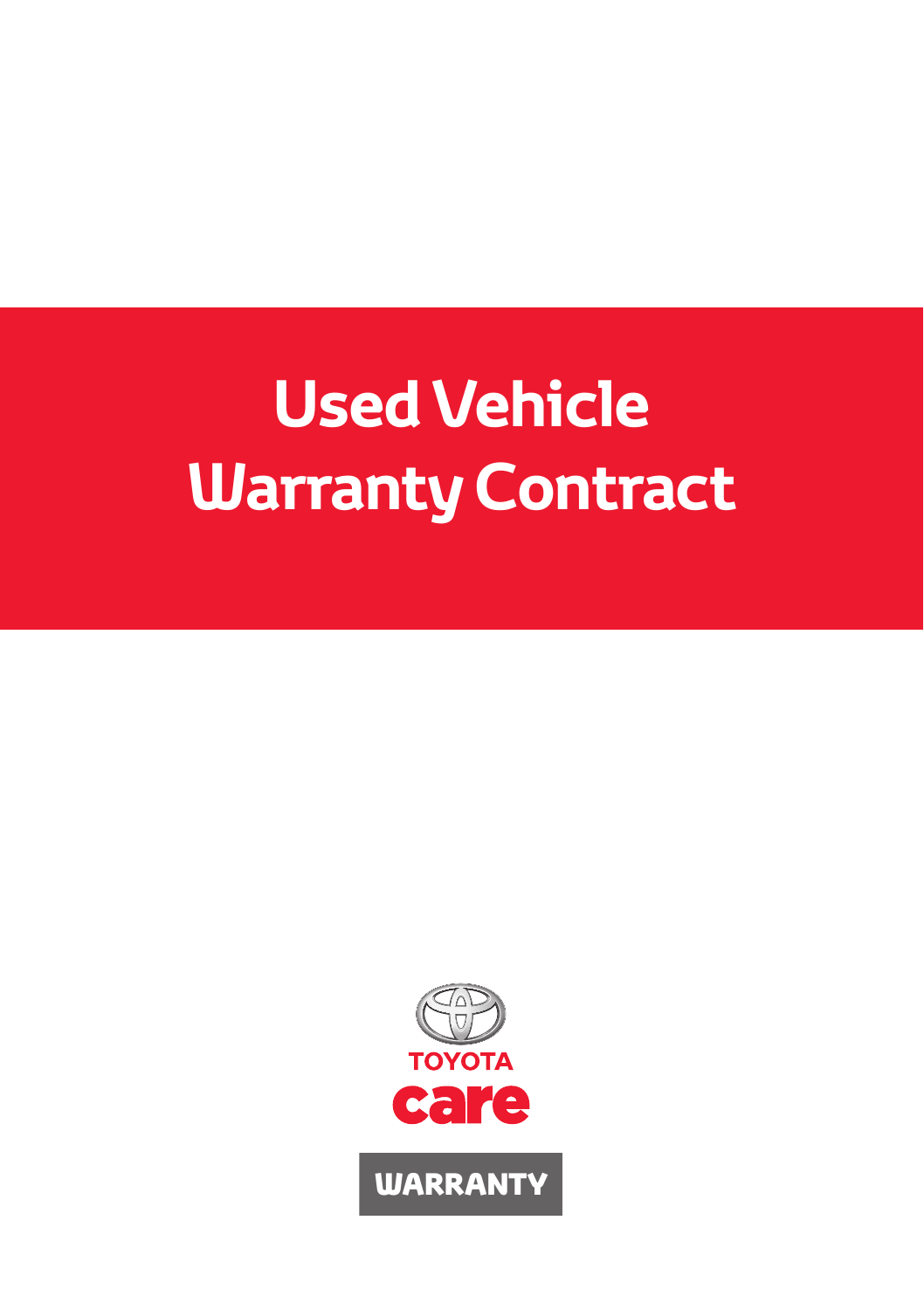# **Contents**

| Summary of Consumers' Rights & Remedies<br>under the Consumer Guarantees Act 1993 3                |  |  |  |  |
|----------------------------------------------------------------------------------------------------|--|--|--|--|
|                                                                                                    |  |  |  |  |
| Comprehensive Warranty Information  7                                                              |  |  |  |  |
| Your Coverage Overview  8                                                                          |  |  |  |  |
|                                                                                                    |  |  |  |  |
| Toyota Care Roadside Assistance  11<br><b>24 hour AA Roadservice:</b><br><b>AA</b> Motoring        |  |  |  |  |
| 0800 900 505<br>Roadservice                                                                        |  |  |  |  |
| 12                                                                                                 |  |  |  |  |
| Your Obligations & Responsibilities<br>14                                                          |  |  |  |  |
| Transfers & Cancellations<br>14                                                                    |  |  |  |  |
| Toyota warranties are fully backed by Toyota New<br>Zoaland and supported by the Authorized Toyota |  |  |  |  |

Zealand and supported by the Authorised Toyota Network throughout New Zealand.

This booklet has been produced using soy based inks and printed on environmentally responsible paper using 60% recycled fibre and 40% FSC® certified Mixed Source pulp. The paper is manufactured under the strict ISO 14001 environmental management system, is made carbon neutral, and carries the internationally recognised EU Eco-label.

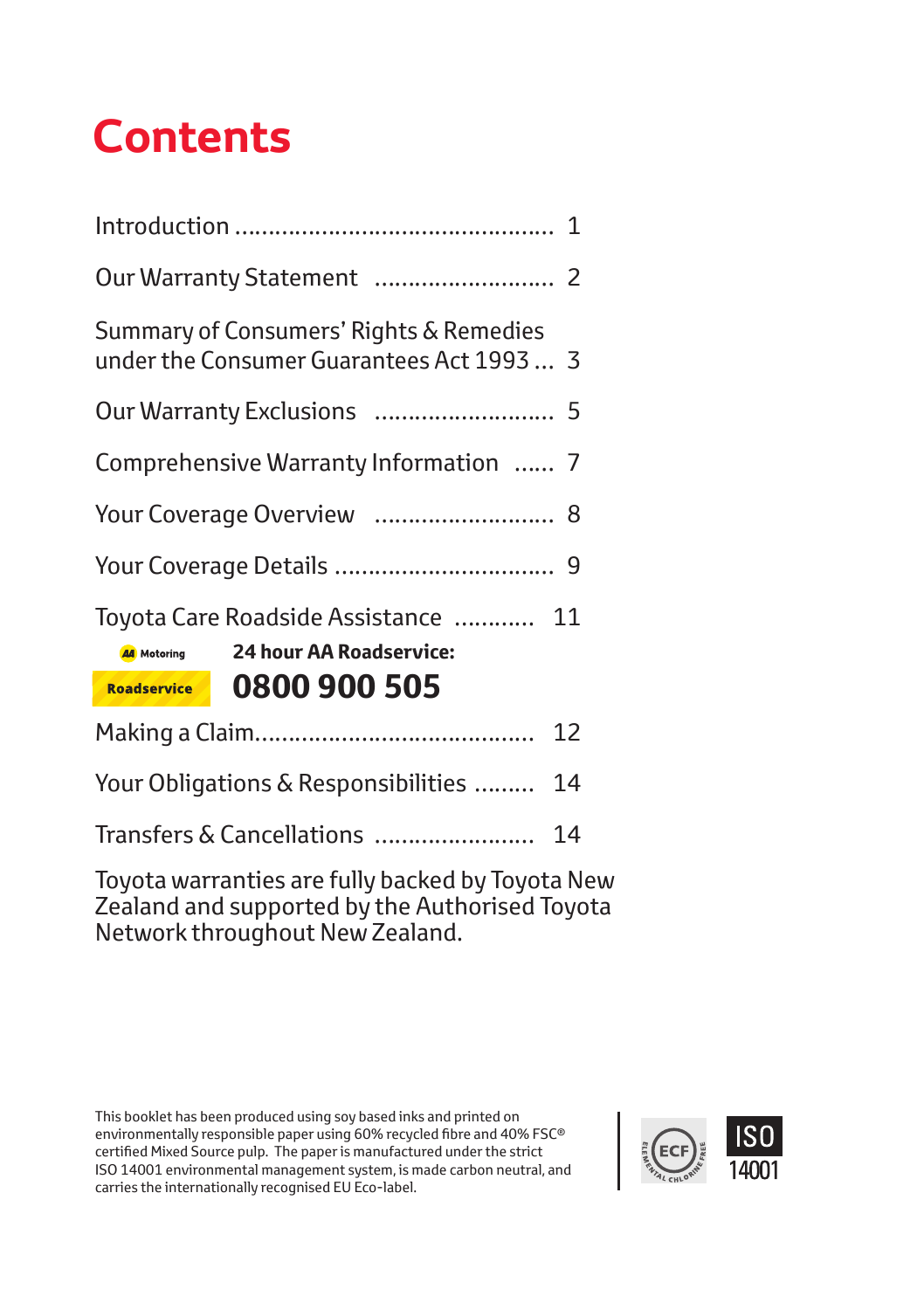# **Introduction – Toyota Care**

Congratulations on purchasing a Toyota Care extended warranty on your vehicle. We take pride in all our warranties as they are fully backed by Toyota New Zealand, and supported by Authorised Toyota Stores throughout New Zealand.

Toyota Care is about taking good care of you, as well as your vehicle. Toyota Care comes with a promise to do what needs to be done, with minimum fuss, maximum value and no surprises.

As a valued customer of Toyota, we strive to ensure your needs are met through our products and services. Peace of mind is guaranteed with generous coverage benefits that cover the thousands of working parts of your vehicle.

With our extensive, nationwide Authorised Toyota Network and full Roadside Assistance, it has never been easier to keep you and your vehicle safe and on the road.

We encourage you to spend a few minutes reading this booklet to ensure you make full use of the benefits available to you as the vehicle owner.

Spence Mond

Spencer Morris General Manager Toyota New Zealand Palmerston North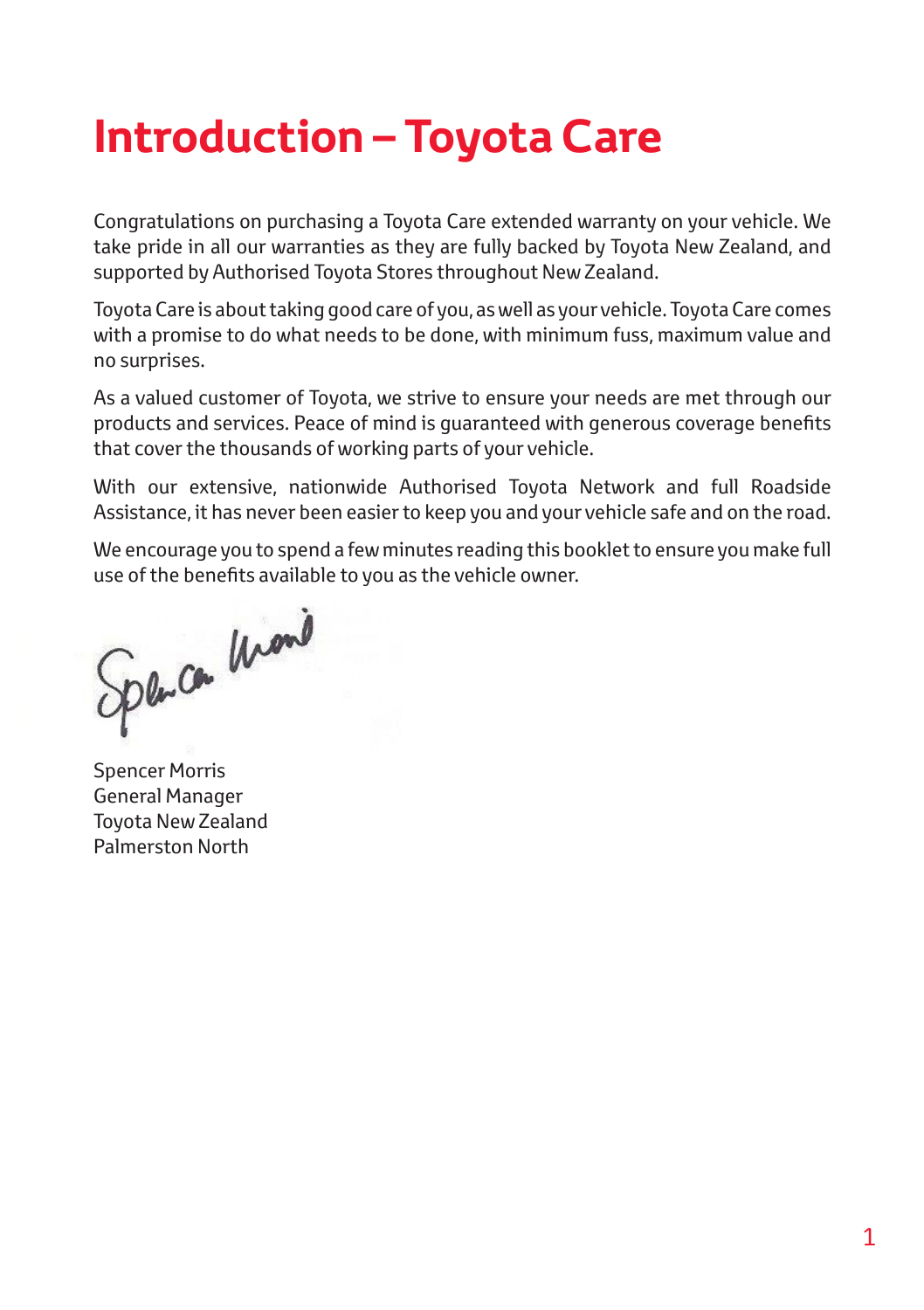# **Our Warranty Statement**

## Warranty Statement

Subject to the terms and conditions contained herein, Toyota New Zealand Limited warrants that any part of your vehicle that is not excluded by the warranty product purchased and is not listed in the following warranty exclusions section, which suffers a sudden or unexpected mechanical or electrical failure will be repaired or replaced to a condition that is in no way inferior to that immediately prior to the failure.

Any defect must be reported to an Authorised Toyota Store immediately after discovery (but within the warranty period) and your vehicle must be made available for repair at the dealer's place of business as soon as practicable.

If you are either not a consumer (as defined in the Consumer Guarantees Act 1993) or you have purchased your vehicle for a business purpose (and your vehicle Sale and Purchase Agreement contains an applicable exclusion from 'consequential loss liability') then apart from the benefits provided to you in the event of a roadside breakdown, this warranty will not extend to consequential loss or damage to either person or property or expenses such as (but not limited to) vehicle rental or loss of use, charges, tolls, and travelling expenses.

Items other than dealer fitted Toyota Genuine Accessories that are classified by your store as being of a non-standard nature will be subject to the respective manufacturers' or installers' own warranty conditions. Such items include LPG/CNG conversion kits and other aftermarket products.

Your vehicle, along with the Service Record Booklet, must be made available to your Authorised Toyota Store as validation of the vehicle's warranty and service history.

## Right to Cancel

You have a right to cancel your Toyota Care agreement by giving notice to Toyota New Zealand, as warrantor, or to the Authorised Toyota Store from which you purchased the warranty:

- Within five working days after the date on which you receive a copy of this warranty agreement; or
- At any time if we have not complied with our disclosure obligations, unless our failure is minor and you are not materially prejudiced by our noncompliance.

You must also be aware that if this warranty has been entered into as a condition of a Consumer Credit Contract, your right to cancel is covered by the Credit Contracts and Consumer Finance Act 2013, not the Fair Trading Act 1986.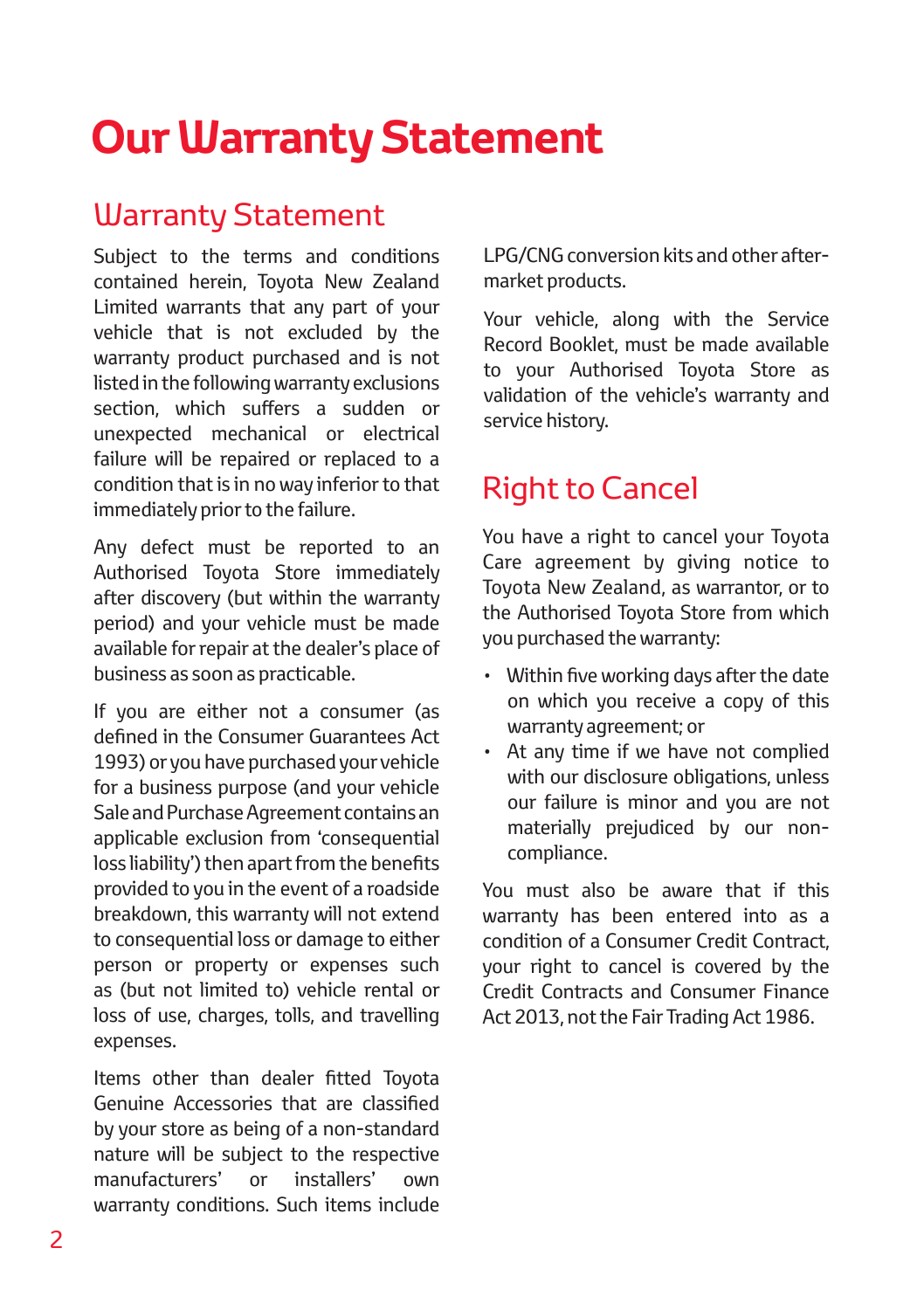# **Summary of Consumers' Rights & Remedies under the Consumer Guarantees Act 1993**

You have rights and remedies under the Consumer Guarantees Act in respect of the vehicle you have acquired if:

- You are a consumer (as defined in the Consumer Guarantees Act); and
- You have not bought your vehicle for a business purpose and contracted out of the Consumer Guarantees Act.

In summary, when you buy a vehicle, the Consumer Guarantees Act requires that the vehicle be of acceptable quality. Whether a vehicle meets the guarantee of acceptable quality is measured by considering what a 'reasonable consumer' would find acceptable, taking into account matters such as the type of vehicle (new versus used, the age of a used vehicle), the distance travelled, the engine size, the price paid, the information provided about the vehicle, including by the seller, and how much the vehicle has been driven since purchase.

The Consumer Guarantees Act also guarantees that your vehicle is fit for any purpose you tell the trader you need it for, matches the sample or demonstration model, matches any description given of the vehicle, and is able to be legally sold.

## Remedies

The remedy you are entitled to for a breach of a guarantee depends on the seriousness of the problem.

If the problem is not serious, the trader from whom you bought the vehicle may choose the remedy. In particular, if the fault is minor and can be remedied, the trader can choose to remedy the fault by repairing the vehicle, replacing it with an identical vehicle or refunding the purchase price. For minor faults you must give the trader the chance to fix the vehicle first.

If a fault is serious, or a fault cannot be remedied, you, the consumer, can choose between rejecting the vehicle and claiming a refund, rejecting the vehicle and claiming a replacement vehicle of the same type and similar value (if one is available) and keeping the vehicle but getting some of your money back.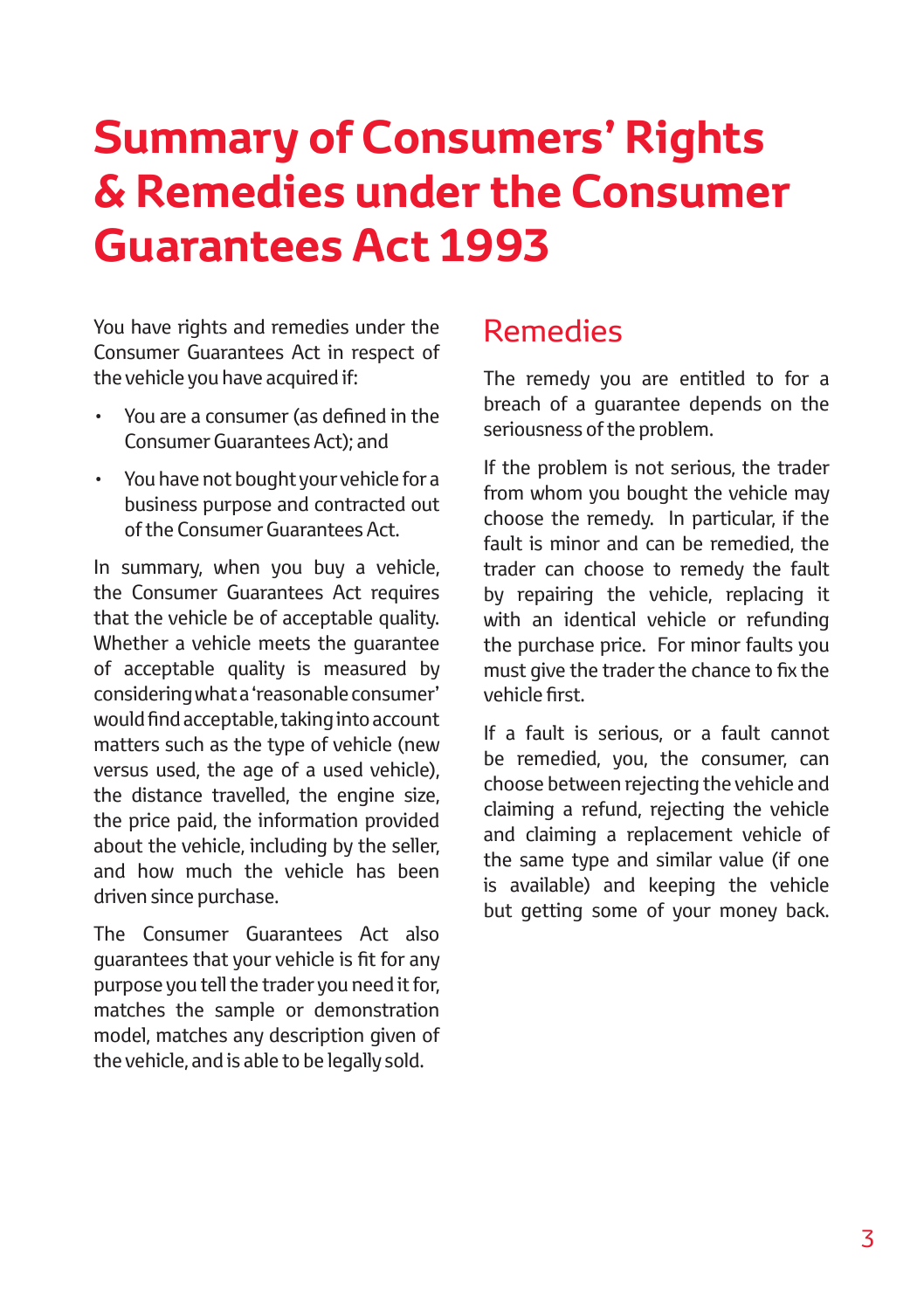Toyota New Zealand provides a three year, 100,000km standard manufacturer's warranty for all new vehicles, and a three year, unlimited kilometre Signature Class Warranty for all Signature Class vehicles. For hybrid Signature Class vehicles, the Signature Class Warranty period is four years. This is Toyota New Zealand's estimate of what it considers would be no less favourable to a buyer of a vehicle than is available under the Consumer Guarantees Act to meet the acceptable quality guarantee. For a used vehicle that is not Signature Class, the guarantee of acceptable quality under the Consumer Guarantees Act extends for a period of no more than three years in most circumstances, and could be for a shorter time.

## What You Get Under Toyota Care Warranty Compared with the Consumer Guarantees Act

The Toyota Care Warranty adds to the rights you have under the Consumer Guarantees Act. Specifically, the Toyota Care Warranty extends the period during which you can expect specified parts of your vehicle to be repaired or replaced in the event of sudden or unexpected mechanical or electrical failure (other than in the excluded circumstances listed in this booklet).

The Toyota Care Warranty also allows for the reimbursement of towing, accommodation and rental vehicle costs in certain circumstances. These benefits are explained in this Warranty Contract booklet.

If you have purchased your vehicle for business purposes and you have contracted out of the remedies under the Consumer Guarantees Act, the Toyota Care Warranty will provide you with some of the rights that a consumer has under the Consumer Guarantees Act (specifically, rights relating to the repair or replacement of certain parts that fail, within a reasonable timeframe), as well as the additional rights outlined above.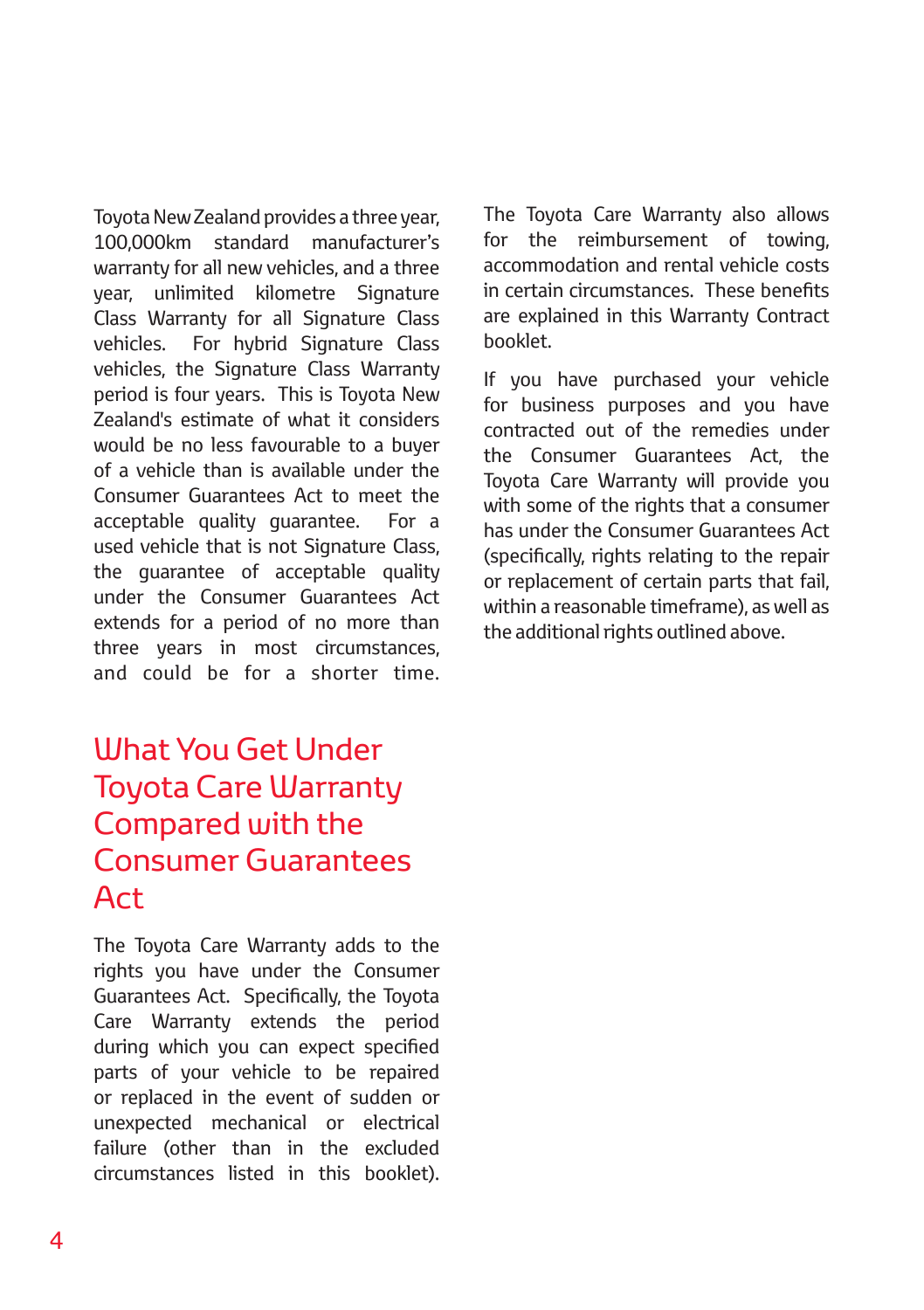# **Our Warranty Exclusions**

## Warranty Exclusions

There are some items and situations where the warranty does not apply. These are as follows.

- 1. Repairs necessary due to the use of other than Toyota Genuine Parts, Toyota Approved Accessories, or the use of fuel, lubricants or fluids not recommended by Toyota.
- 2. Any fault resulting from repairs or adjustments carried out by other than an Authorised Toyota Store or Service Agent.
- 3. Any repairs resulting from a failure to carry out regular maintenance or service in accordance with the manufacturer's recommendations.
- 4. Repairs resulting from alterations to or modifications to the manufacturer's original specification or the installation of non-standard equipment (including non-factory fitted LPG/CNG conversions/ fitments and the use of gas in these conversion fitments).
- 5. Failures related to any faults/defects in, or failures of, any components that existed prior to the commencement date of the purchased policy.
- 6. Vehicles with a gross weight of 3,500 kilograms or more.
- 7. Any costs associated with diagnosis if the repair is not covered by the contract purchased.
- 8. The repair or replacement of any part as a result of normal wear and tear, including rattles and squeaks.
- 9. All expendable parts of your vehicle, including (but not limited to) spark plugs, battery, tyres, filters, hoses, belts and wiper blades.
- 10. Normal maintenance items such as grease, oil, coolant, refrigerant, clutch and brake linings and/or pads, disc machining, adjustments and alignments unless required in connection with the repair or replacement of a covered part.
- 11. Repairs or corrosion resulting from such things as, but not limited to, fire, theft, contamination, sand, salt, hail, stones, chemicals, industrial fallout, negligence (such as the driver ignoring gauges, lights or signals) or other causes beyond the control of your Authorised Toyota Store.
- 12. The failure of a covered part that has been caused by the failure of a noncovered part.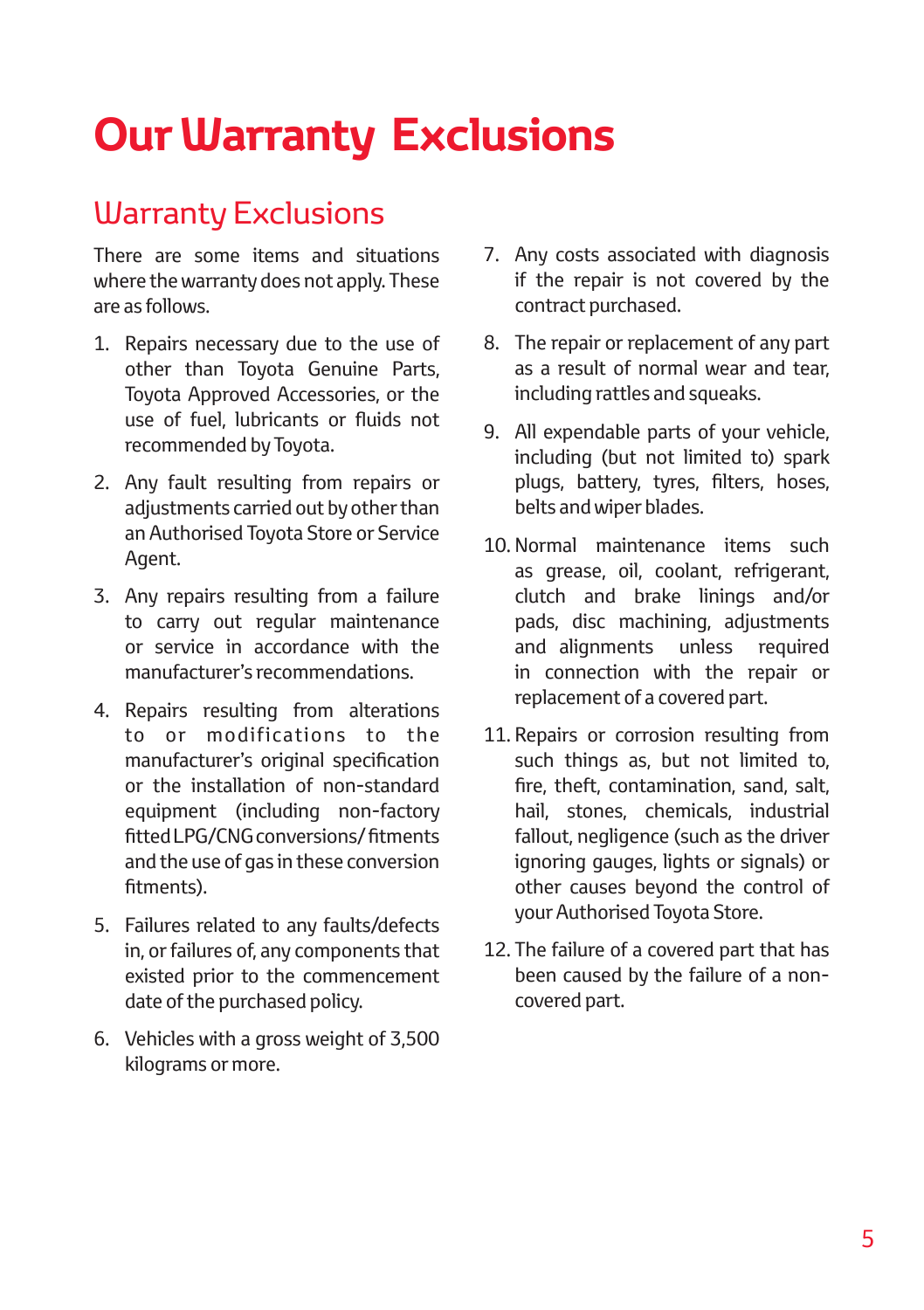- 13. Where the vehicle has been taken out of New Zealand, used in competition, rallying or racing, or subjected to extraordinary use, such as (but not limited to) mining, severe off-road use, agricultural spraying, written off, police or emergency operation or otherwise damaged by neglect, accident or improper use.
- 14. Any other repair that could be claimable under any other form of guarantee, warranty or insurance. This includes the vehicle manufacturer's warranty supplied with your vehicle from new.
- 15. Damage to the engine/fuel system by the ingestion of incorrect or contaminated fuel.
- 16. Where the odometer fitted to the vehicle is altered or replaced (except where it has been repaired or replaced under warranty) or the odometer drive system has been disconnected or affected in some way, causing the odometer reading to not provide a reasonable indication of the distance the vehicle has travelled.
- 17. Where the manufacturer's identification numbers or marks have been altered or removed.
- 18. Any vehicles used for, including, but is not limited to taxi, Uber, rental, courier, and security or vehicles intended for business use which travel more than 40,000km per year.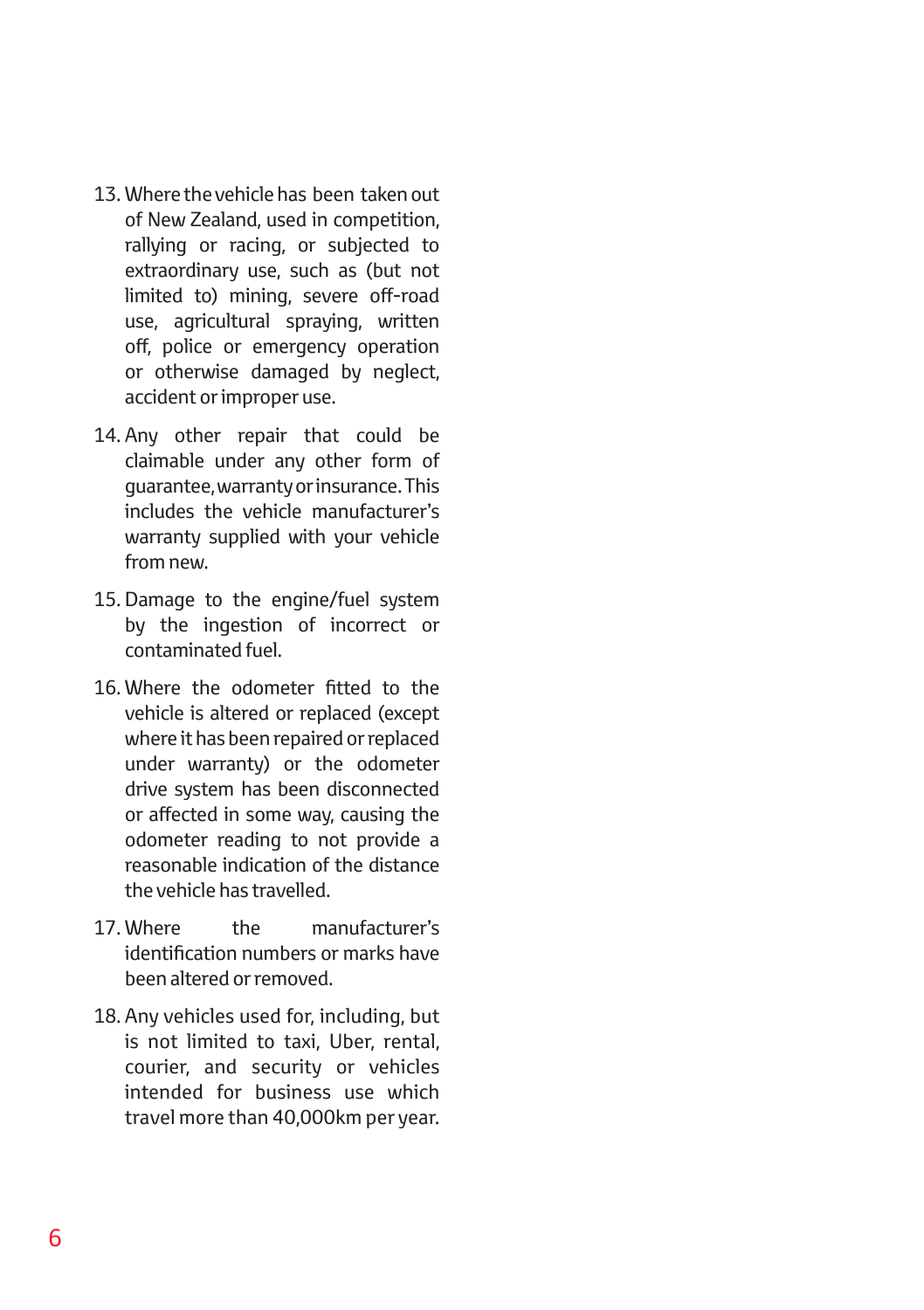# **Comprehensive Warranty Information**

**Peace of mind is guaranteed with generous coverage benefits that cover thousands of working parts in your vehicle.** 

### **TOYOTA CARE USED VEHICLE WARRANTIES**

|                                                       |                                     | <b>EXPRESS TO YOTA Care</b>                        |                                                |
|-------------------------------------------------------|-------------------------------------|----------------------------------------------------|------------------------------------------------|
| <b>ELIGIBILITY CRITERIA 1.2.3</b>                     | <b>CLAIM</b><br>EXCES <sup>10</sup> | <b>Toyota Care</b><br><b>Used Vehicle Warranty</b> | European & High<br><b>Performance Warranty</b> |
| All Toyota Models <160,000km                          | \$0                                 | $\boldsymbol{v}$ <sup>9</sup>                      |                                                |
| All Toyota Models > 160,000km-225,000km <sup>4</sup>  | \$150                               | V                                                  |                                                |
| European Marques <160,000km <sup>4,5,13</sup>         | \$250                               |                                                    | $\boldsymbol{\nu}$                             |
| High Performance Models < 160,000km <sup>4,6,13</sup> | \$250                               |                                                    | $\boldsymbol{\nu}$                             |
| All Other Marques < 225,000km <sup>4,7,13,15</sup>    | \$250                               | V                                                  |                                                |
| <b>BENEFITS</b>                                       |                                     |                                                    |                                                |
| Unlimited Kilometres <sup>11</sup>                    |                                     | $\checkmark$                                       | $\mathbf{v}$                                   |
| Toyota Hybrid System Coverage <sup>8</sup>            |                                     | $\boldsymbol{\nu}$                                 | $\boldsymbol{x}$                               |
| Toyota Care Roadside Assistance                       |                                     | $\checkmark$                                       | $\boldsymbol{\nu}$                             |
| <b>Fully Transferable</b>                             |                                     | V                                                  | $\mathbf{v}$                                   |
| <b>Toyota Genuine Parts Guaranteed</b>                |                                     | V                                                  |                                                |
| <b>Toyota Quality Service</b>                         |                                     | V                                                  | $\boldsymbol{\nu}$                             |
| <b>Additional Tow Allowances<sup>5</sup></b>          |                                     | \$300                                              | \$300                                          |
| Accommodation and/or Rental Vehicle <sup>14</sup>     |                                     | \$600                                              | \$600                                          |

- *1. Includes all used vehicles registered New Zealand new or imported from Japan and Australia. Privately imported vehicles from other countries not eligible.*
- *2. Vehicles over 3,500kg gross weight not eligible.*
- *3. Vehicles imported as 'statutory write-off' or 'accident damaged' in country of origin not eligible.*
- *4. Excludes all other marque of vehicle which retails new for >\$200,000, or travel >40,000km/year or are used for business purposes.*
- *5. Vehicles built by European manufacturers regardless of location.*
- *6. High Performance vehicles are categorised as vehicles with a Power to Tare Mass Ratio greater than 130kW/tonne.*
- *7. Includes other vehicle marques not already included under the European and High Performance Warranty.*
- *8. Hybrid and Plug-In Hybrid Electric Vehicle models by all non-Toyota marques not covered.*
- *9. Excludes vehicles that are eligible for the Toyota Care Business High Use Warranty.*
- *10. Vehicles' odometers at commencement of warranty period determine excess on Toyota vehicles.*
- *11. Unlimited kilometres within the warranty time period.*
- *12. All monetary amounts shown are maximums and include GST.*
- *13. Non-Toyota vehicles older than 15 years of age are not eligible.*
- *14. Excludes; but is not limited to, meals and drinks, fuel consumption and any other items additional to the accommodation and/or rental vehicle.*
- *15. Excludes all Lexus vehicles as the vehicle may be eligible for a Lexus Used Vehicle Warranty*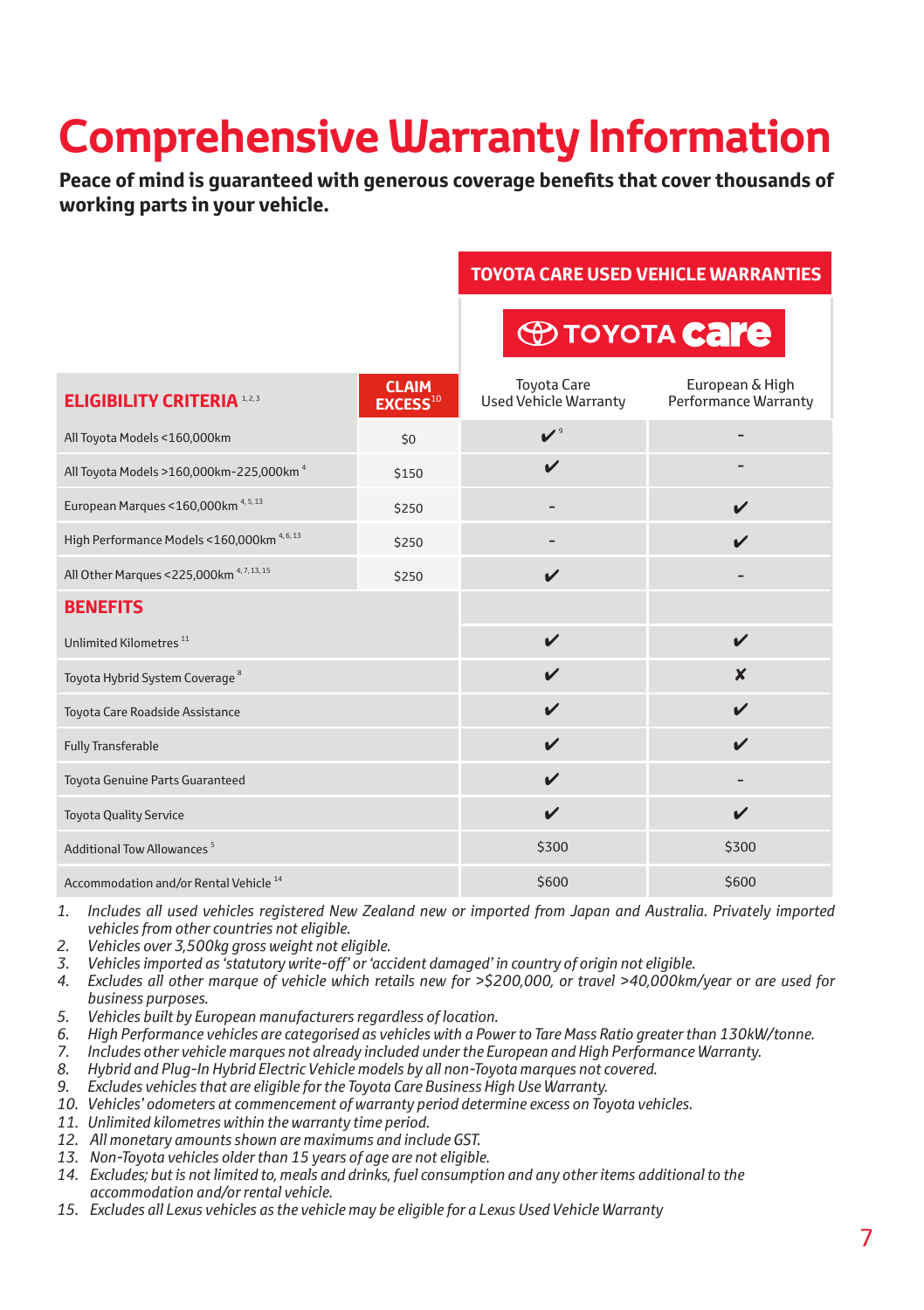# **Your Coverage Overview**

|                                   | <b>USED VEHICLE WARRANTY</b>                                  |  |
|-----------------------------------|---------------------------------------------------------------|--|
|                                   | <b>TOYOTA</b><br>care<br><b>WARRANTY</b>                      |  |
| <b>PRODUCT COVERAGE</b>           | O No Cover<br>• Comprehensive Cover<br><b>O</b> Partial Cover |  |
| Expendable/Maintenance Items      | $\circ$                                                       |  |
| <b>Audio Systems</b>              | О                                                             |  |
| <b>Wire Harness</b>               | Ο                                                             |  |
| Video & Navigation Systems        | $\circ$                                                       |  |
| Interior Trim/Upholstery          | $\circ$                                                       |  |
| Exterior Body/Trim/Glass          | $\bullet$                                                     |  |
| Suspension                        | $\bullet$                                                     |  |
| Supplementary Restraint System    | $\bullet$                                                     |  |
| Seats & Base                      | $\bullet$                                                     |  |
| <b>Exhaust Systems</b>            |                                                               |  |
| <b>Hybrid System/HV Battery</b>   | $\bullet$                                                     |  |
| Air Conditioning                  | $\bullet$                                                     |  |
| <b>Steering Components</b>        | $\bullet$                                                     |  |
| <b>Fuel System</b>                | ●                                                             |  |
| Turbo/Supercharger                | ●                                                             |  |
| <b>Manual Transmission/Clutch</b> | $\bullet$                                                     |  |
| Automatic Transmission & CVT      | $\bullet$                                                     |  |
| Transfer Box (4WD)                | ●                                                             |  |
| <b>Driveshaft</b>                 | 0                                                             |  |
| <b>Differential</b>               | $\bullet$                                                     |  |
| <b>Braking System</b>             | ●                                                             |  |
| <b>Electrical Components</b>      | ●                                                             |  |
| Engine                            |                                                               |  |
| <b>Engine Management System</b>   |                                                               |  |
| <b>Cooling System</b>             |                                                               |  |

This summary is designed to give an overview of Toyota New Zealand's warranty products only and does not constitute our full warranty<br>policy statement. More information on coverage and eligibility is available from your To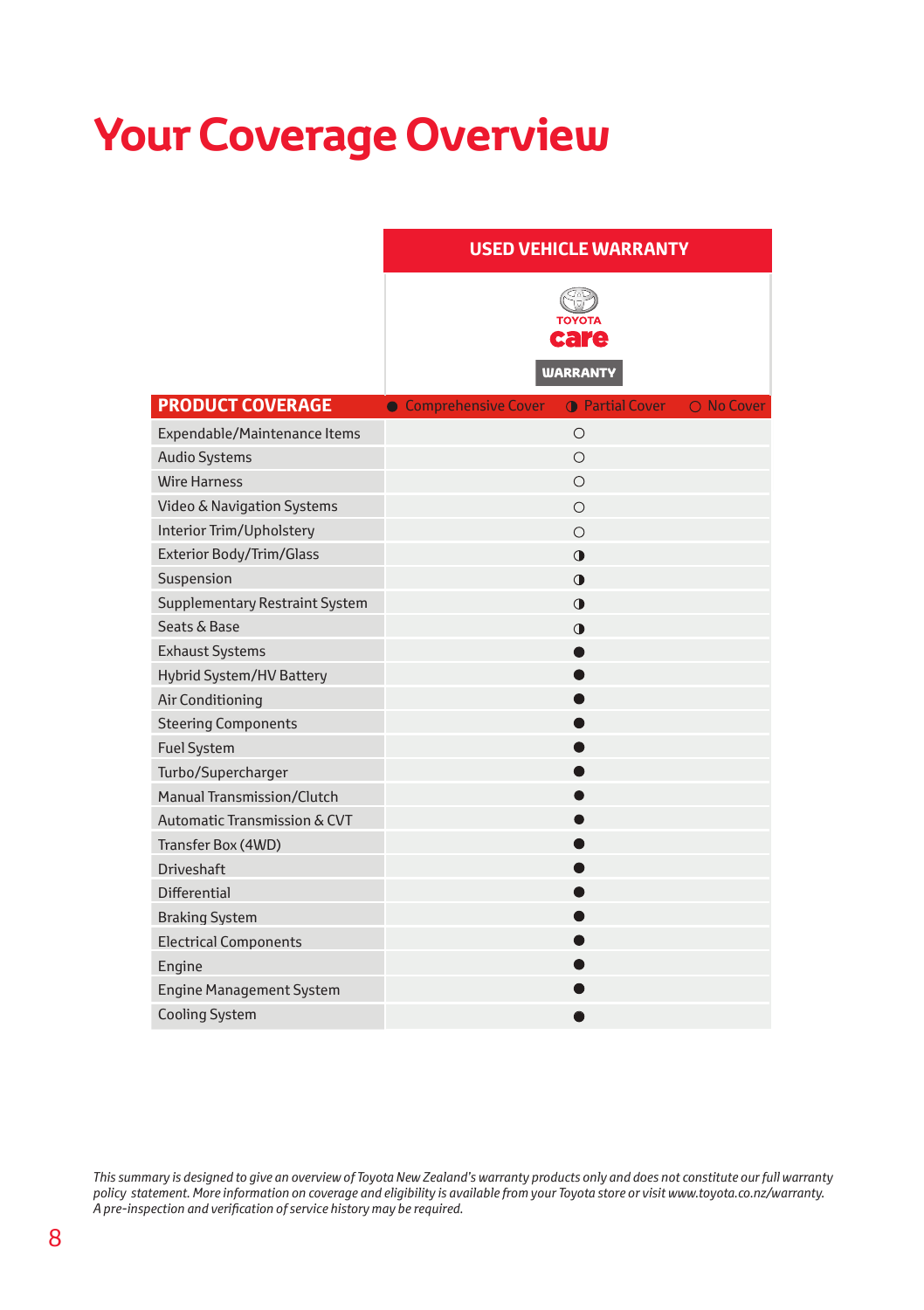# **Your Coverage Details**

**Expendable/Maintenance Items** Not Covered

**Audio Systems** Not Covered

**Wire Harness** Not Covered

**Exhaust Systems** Fully Covered

**Interior Trim & Upholstery** Not Covered

### **Engine**

Cylinder Head; Camshaft Followers; Timing Gears; VVTi (l) Controllers; Timing Chain/Belt (needed for repair not normal maintenance); Con Rods & Pins; Oil Pump; Ancillary Shaft; Auto Drive Plate; Shell Bearings & Bushes; Oil Pressure Sender Unit & Switch; Camshaft; Valves & Guides; Pistons & Rings; Cylinder Block; Crankshaft; Flywheel & Ring Gear; Hydraulic Tappets; Cylinder Head Gaskets; Manifolds; Frost Plugs; Gaskets; Oil Seals; O-Ring; Engine Mounts

**Manual Transmission/Clutch** Casings & Gears; Selectors/Shaft & Cables; Circlips; Synchro Hubs; Bearings & Bushes; Extension Shaft; Clutch Assembly (excluding worn); Master & Slave Cylinders; Oil Seals; Sensors; Gaskets; Gearbox Mounts

**Hybrid System (Incl H/V Battery)** Fully Covered

### **Automatic Transmission & CVT**

Casings & Gears; Valve Block & Valves; Solenoids; Oil Pump; Clutches & Brake Bands (excluding worn or burnt); Variable Ratio Servo; Drive Chain; Replacement CVT (if components are not available individually); Torque Converter; Governor; Bearings; Bushes & Shafts; ECU; Neutral Start Switch; Oil Seals; Gaskets; O-Ring; Gearbox Mounts

### **Transfer Box (4WD)**

Casings & Gears; Bearings; Bushes & Shafts; Selectors; Oil Seals; Gaskets; 4WD Engagement Actuator; Chain/ Drive Belt

## **Driveshaft**

Bearings; C/V Joints (including Boots); Couplings; Universal Joints & Driveshaft; Free Wheel & Auto Hubs; Wheel Bearings; Oil/Grease Seals; Gaskets; Grease Nipples

### **Braking System**

Master Cylinder; Callipers; ABS & VSC Accumulator & Actuator; ABS & VSC pump; VSC & ABS ECU; Wheel Sensors; Hand Brake System; Wheel Cylinders; Diesel Vacuum Pump (Periodic replacement as required in service schedules is not covered); Brake Booster; Brake Hoses/Pipes

### **Electrical Components**

Alternator; Coils; Electronic Ignition Components; Glow Plugs; Glow Plug Timer; Starter Motor; Wiper Motor; Heater Fan; Heater & A/C Controls; Rear Demister; Indicator Unit; Window Motor; Combination Meter;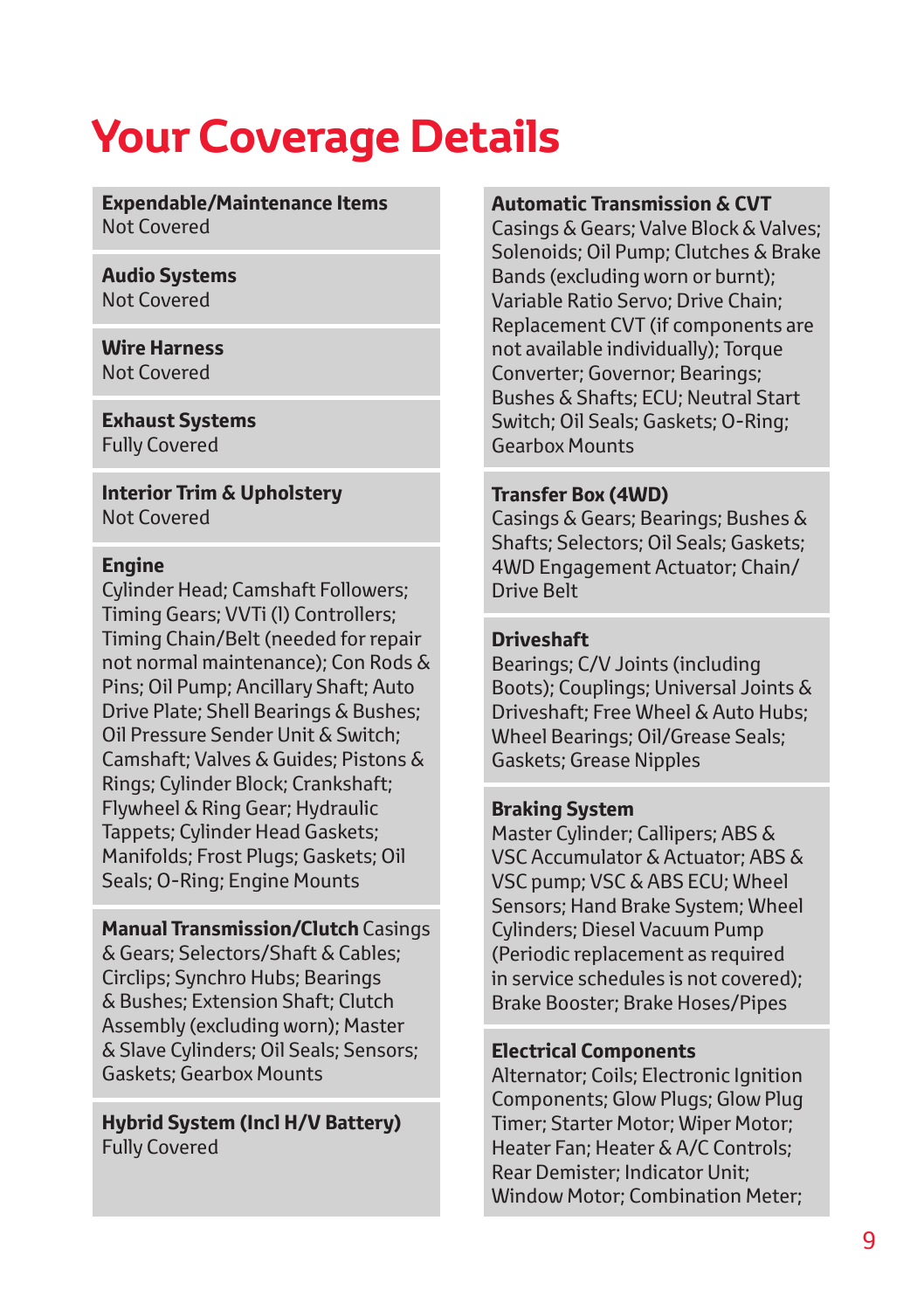Clock; Interior Lighting; Switches/ Controls; Seat Belt Anchors (elect); Horn; Headlight & Taillight Water Ingress; Multi Information Display Unit; CAN/Multiplex Communication Systems – including ECUs; Reverse Camera (Excluding Display Audio); Factory fitted parking assist system; Smart Key System (excluding items needing replacement due to lost keys); Electro Chromatic Mirrors (excluding damage); Lane Departure System; Blind Spot Monitor System. Note: 12 and 24 volt batteries are not covered; wire harness plugs and connectors are not covered.

## **Exterior Body/Trim/Glass**

Door Locks; Hinges; Struts; Window Regulators; Glass heating elements (element fault only); – Exterior Mirrors (if mechanical or electrical failure only); Built-in Glass Aerial (aerial manufacturing fault only)

### **Differential**

Axles; Crown Wheel & Pinion; Casing & Gears; Clutches; Bearings & Bushes; Extension Shafts; Limited Slip Components (including torque sensing and electrically operated LSD); ADD Unit and Actuator; Extension Shafts; Oil Seals; Gaskets

## **Suspension**

Coil Springs; Upper & Lower Wishbones; Leaf Springs; Ball Joints; Strut Mounts; Stabiliser Bar/ Bushes; Hub Assembly; Trailing Arms, Adjustable height suspension. Not covered: Shock Absorbers

## **Seats & Base**

Manual and Electric Seat Adjustment mechanisms; Seat Heaters

## **SRS (Supplementary Restraint System)**

Electrical Faults – Air Bags; Pre Tensioners; Air Bag ECU; SRS Sensors; Spiral Cable

#### **Engine Management System**

Auto Transmission ECU; Engine ECU; Engine Management Sensors & Actuators; Emission Control ECUs & Sensors

### **Cooling System**

Water Pump; Viscous Fan; Fan & Thermo Switch; Cooling Fan Motor & ECU; Heater Core; Oil Cooler; Radiator; Thermostat & Housing; Pressure Cap; Hoses

### **Air Conditioning**

Cooling Fan; Compressor; Condenser; Pressure Hoses (excluding external damage); Fan Motor; Evaporator; A/C System Sensors

### **Turbo/Supercharger**

Wastegate; Turbine; Shaft; Impellers; VNV Turbo: Vane Driver Unit; Bearings; Supercharger Unit; Oil Seals; Bearings; Gaskets

### **Steering Components**

Steering Box/Rack; Rack Electric Power Steering Motor; Power Steering ECU (including Steering lock ECU); Mounts & Bushes; Reservoir & Pipes; Oil Seals & Shafts; Rack & Tie Rod Ends; Power Steering Pump; Idler Box; Steering Column; Bushes & Bearings; VGRS System; Hoses

### **Fuel System**

Mechanical Faults – Seat Belts only; *incorrect fuelling is excluded from warranty coverage.* <sup>10</sup>Airflow Meter; Throttle Body; High Pressure Fuel Pump; Suction Control Valve; Common Rail; Fuel Delivery Pipes; Fuel Injection Pump; EDU; Injectors; Injector Pump Drive; Fuel Gauge; Fuel Sender Unit; Intake Fuel Governor; Accelerator Throttle Cable. *Note: System failure due to fuel contamination or*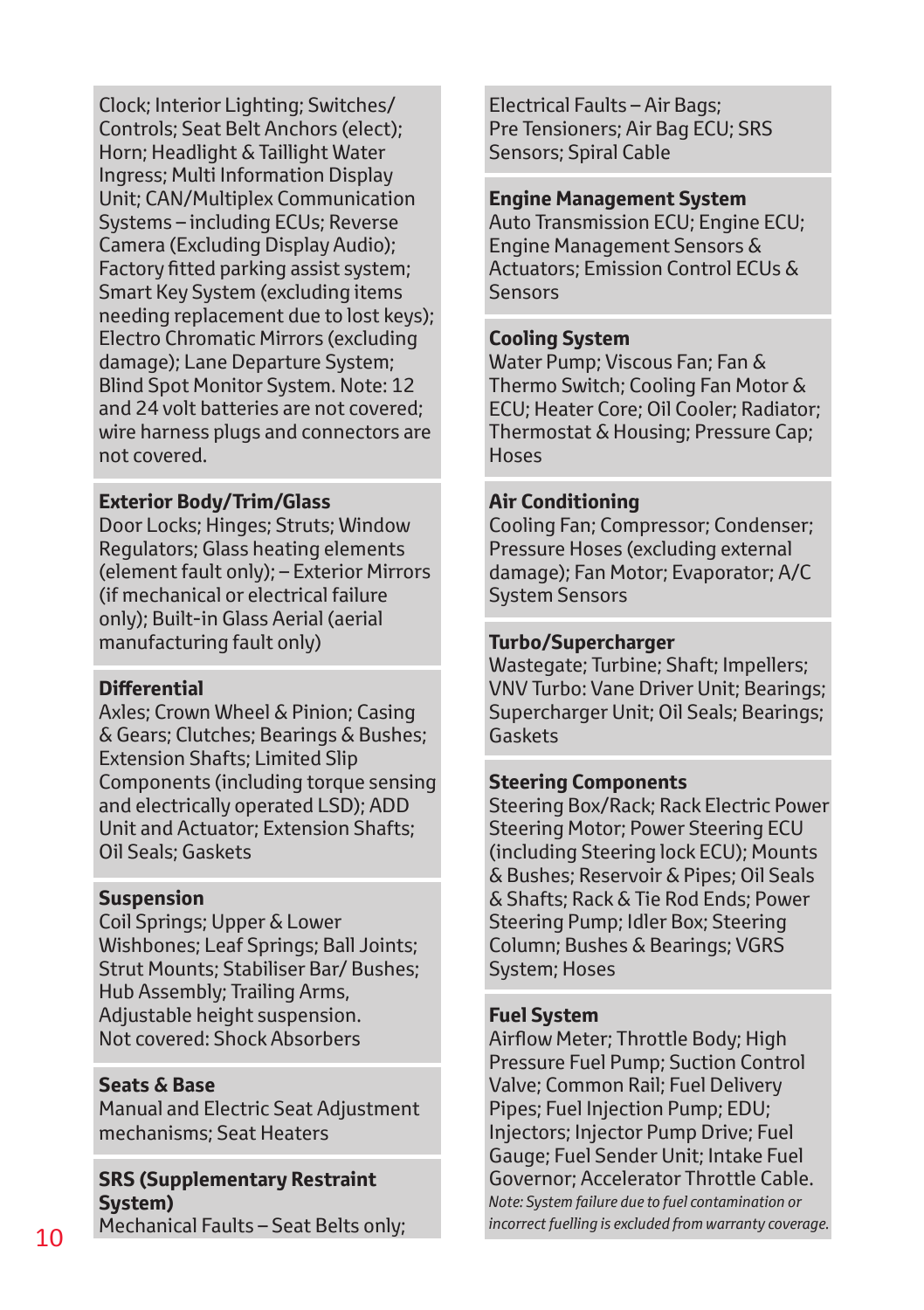# **Toyota Care Roadside Assistance**



**24 hour AA Roadservice: 0800 900 505**

Your Toyota Care Warranty gives you the additional benefit of Toyota Care Roadside Assistance throughout the warranty period.

# What's Included?

Your Toyota Care Roadside Assistance covers anyone driving your vehicle in the following situations:

- Roadside Breakdowns
- Flat Battery (restarting due to flat battery only)
- Flat Tyre (inflation of flat tyre or fitting of spare tyre only)
- Key Lockouts/Lost Keys
- Out of Fuel
- Towing (if required) to the nearest Authorised Toyota Store or Service Agent
- Free temporary side glass replacement\*

\*Service available only in Auckland, Wellington, Christchurch and most provincial areas.

## Are There Any Restrictions?

There is no limit to the number of call-outs. However there are some restrictions where Toyota Care Roadside Assistance would not apply:

- When the vehicle is unattended
- Vehicle parts and labour
- Vehicles not on public or formed roads or trapped/bogged
- Breakdowns covered under insurance policies
- When the vehicle is disabled due to a motor vehicle accident, stolen or damaged due to theft or vandalism
- When the vehicle is immobilised by a failure to carry a serviceable spare wheel or a tyre inflator kit
- Vehicles carrying a load beyond the legal limit
- When the vehicle is un-roadworthy or it would be dangerous or illegal for AA personnel or contractors to repair, load or transport the vehicle and/or its occupants\*
- When the vehicle was being used for racing, pace making, speed testing, reliability trials, competitions or off-road activities at the time of breakdown

\*The carriage of passengers as a result of a breakdown can only be to the legal limit of the attending vehicle. Any expense as a result of additional transportation or a return journey to pick up extra passengers is at the driver's cost.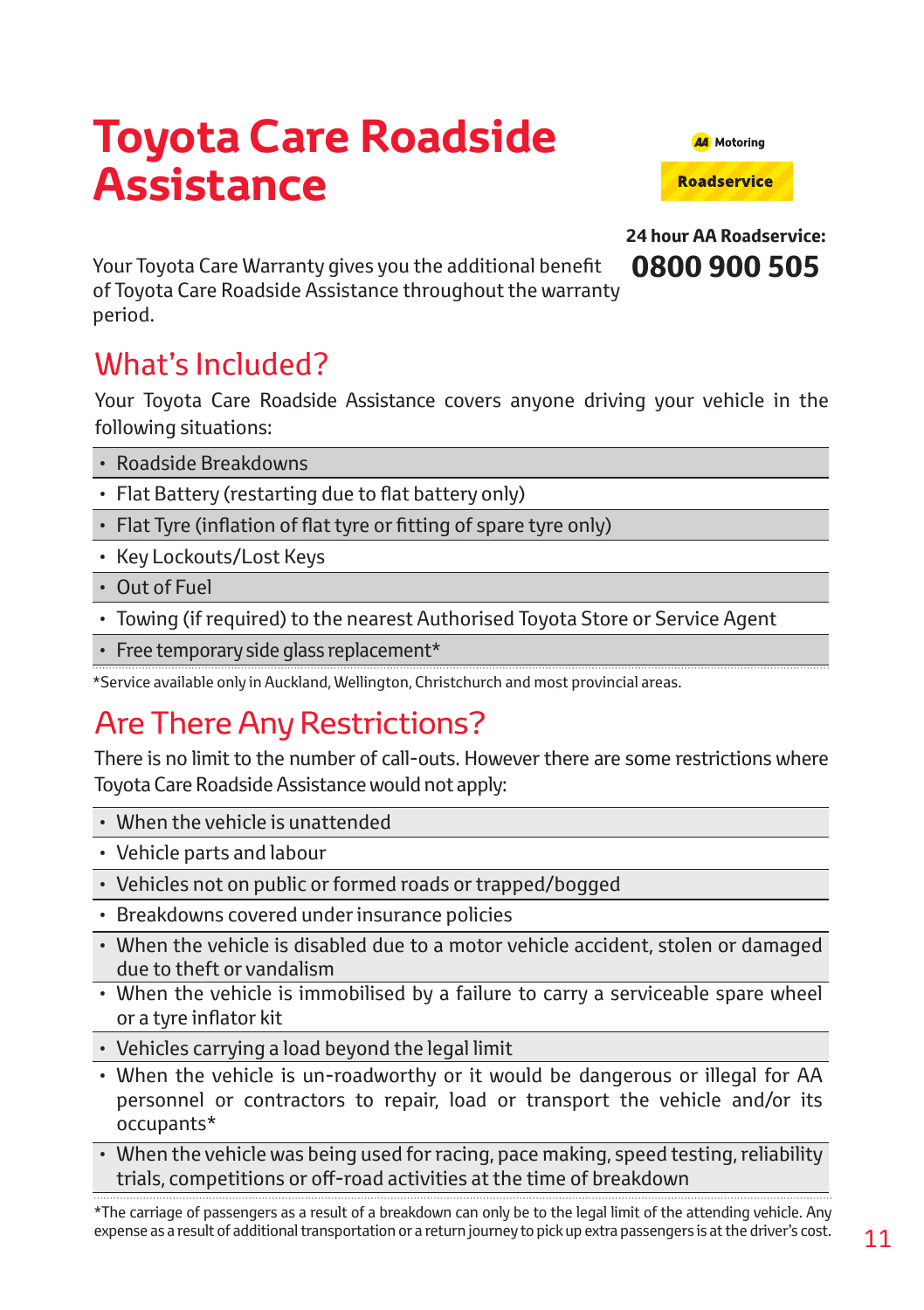# **Making a Claim**

Here's a summary of **what** you can claim and **how** to claim on your Toyota Care Warranty.

# What Can You Claim?

| You can claim up to the following amounts <b>per claim</b> :                                    | <b>TOYOTA CARE</b><br><b>WARRANTY</b> |
|-------------------------------------------------------------------------------------------------|---------------------------------------|
| <b>Vehicle Repair Costs</b>                                                                     | \$6,900                               |
| Towing to nearest Authorised Toyota Store under your Toyota<br><b>Roadside Assistance cover</b> | Fully covered                         |
| Further vehicle movements and/or towing                                                         | \$300                                 |
| Accommodation and/or Rental Vehicle*                                                            | \$600                                 |

*All amounts shown are GST inclusive.*

*\*In the event that the warranty repair cannot be completed within 24 hours, you will be reimbursed for any incurred costs for vehicle rental and/or accommodation up to the amount shown.*

Warranty allowances will only be reimbursed where the owner has met their responsibilities (as outlined on page 14) and the breakdown is deemed a warrantable condition.

Toyota New Zealand's maximum liability for **all claims** under this contract is limited to the market value of the vehicle at the time of warranty purchase.

| <b>EXCESS REQUIREMENTS</b> |                                   | <b>EXCESS</b> |
|----------------------------|-----------------------------------|---------------|
| <b>Toyota Vehicles</b>     | Less than 160,000km               | \$0           |
| <b>Toyota Vehicles</b>     | Between 160,000km and 225,000km** | \$150         |
| <b>Non-Toyota Vehicles</b> | Less than 225,000km**             | \$250         |

*\*\* Kilometres at start of warranty contract.*

Where applicable, an excess is payable for each warrantable repair. A repair is defined as the cause of the condition being isolated to one event.

Multiple events repaired together will be deemed as separate claims, with a separate excess payable on each claim.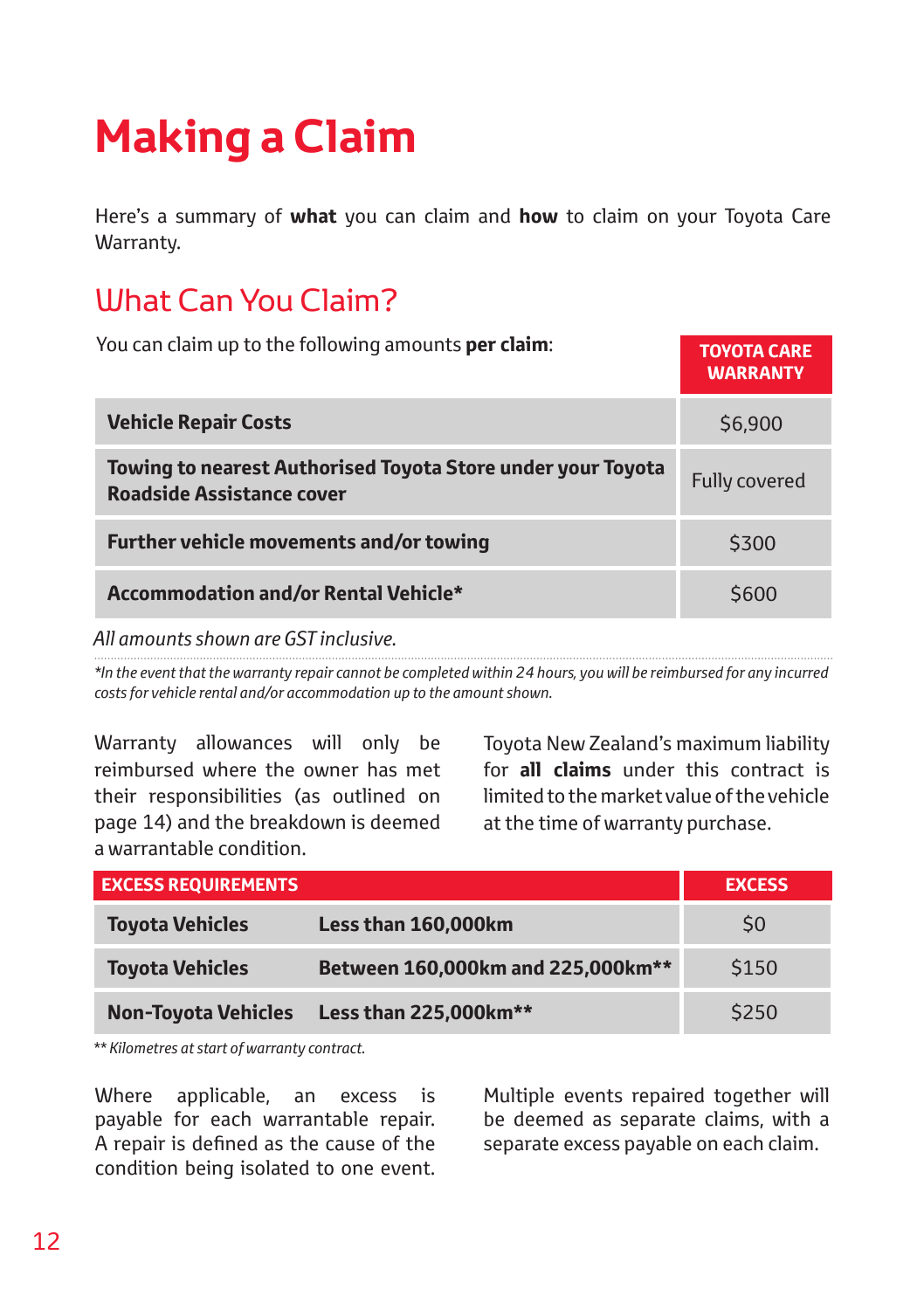# How Do You Claim?

There are different processes for vehicle repair costs, towing costs and accommodation/ rental vehicle costs.

| <b>Vehicle Repair</b><br><b>Costs</b>   | 1. Take your vehicle to the nearest Authorised Toyota Store<br>or Service Agent.                                                                                                                        |
|-----------------------------------------|---------------------------------------------------------------------------------------------------------------------------------------------------------------------------------------------------------|
|                                         | 2. Discuss the condition or problem with the store,<br>including the service history details and other relevant<br>information.                                                                         |
|                                         | 3. Your Toyota store will investigate the problem and<br>determine if the condition is covered by warranty.                                                                                             |
|                                         | 4. Your Toyota store will discuss the repair and costs with<br>you (including any costs that you may be liable for*).                                                                                   |
|                                         | 5. The vehicle will be repaired by your Toyota store.                                                                                                                                                   |
|                                         | 6. Your Toyota store will submit a claim for costs covered<br>by warranty to Toyota New Zealand (Toyota New Zealand<br>reimburses the dealer).                                                          |
|                                         | 7. You pay the Toyota store for any costs that you are liable<br>for.                                                                                                                                   |
| <b>Towing</b>                           | Call the AA on 0800 900 505. The AA will arrange towing<br>to the nearest Authorised Toyota Store or Service Agent.<br>Please discuss any other vehicle movement/towing costs<br>with the Toyota store. |
| Accommodation/<br><b>Rental Vehicle</b> | 1. You pay costs directly to the accommodation/rental<br>vehicle provider (this person/company must be GST<br>registered).                                                                              |
|                                         | 2. Complete the Reimbursement Claim form that you can<br>find at Toyota.co.nz.                                                                                                                          |
|                                         | 3. Email, fax or post your completed form and receipts to:<br><b>Extra Care Department</b>                                                                                                              |
|                                         | Toyota New Zealand, National Customer Centre<br>PO Box 46, Palmerston North Central                                                                                                                     |
|                                         | Palmerston North 4440<br>Fax (06) 354-2799 Email: customercare@toyota.co.nz.                                                                                                                            |
|                                         | 4. Toyota New Zealand will reimburse you up to the claim<br>limits provided the repair is a warrantable condition.                                                                                      |

\*You may be liable for diagnosis and/or repair costs if the failure is deemed to be not a warrantable condition.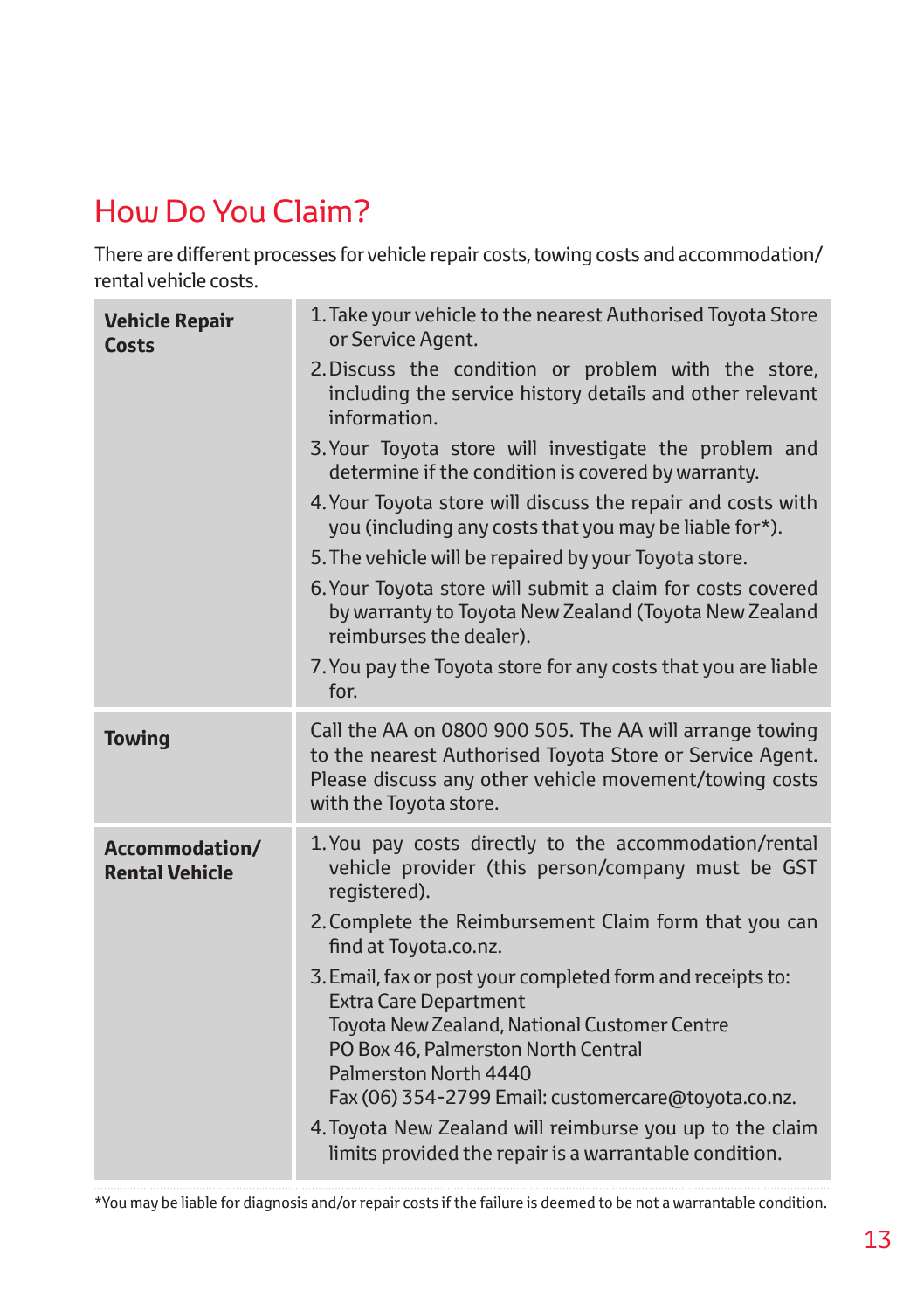# **Your Obligations Transfers & & Responsibilities Cancellations**

For your Toyota Care Warranty to remain valid you must:

1.Have your vehicle **serviced regularly** in accordance with the manufacturer's recommended service schedule. In the event of a claim you must be able to demonstrate that your vehicle has been serviced in accordance with these recommendations.

An Authorised Toyota Store or Service Agent is in the best position to do this; it removes any obligation for you to produce parts/service records or receipts in the event of a claim.

- 2.Ensure that the vehicle manufacturer's **genuine parts and fluids** are used in any repair or service of your vehicle.
- 3.In the event of a failure, take all reasonable means to **protect your vehicle from further damage**.
- 4.Ensure that your vehicle is **repaired by an Authorised Toyota Store** or **Service Agent** in the event of a failure.

## Contract Transfer

Should you decide to sell your vehicle, the unused portion of your Toyota Care Warranty is transferable to the new owner. To transfer the warranty please fill out the details on the Change of Ownership form that you can find at Toyota.co.nz. Alternatively, you may contact your Authorised Toyota Store or call us on 0800 TOYOTA (0800 869 682) and we will update the ownership details.

## Contract Cancellation

Subject to your right to cancel within the five day 'cooling off' period (page 2), your Toyota Care Warranty Contract can be cancelled at any time. If you still own the vehicle, have purchased the warranty and have not made any claims against it, you will receive a time-based pro-rata refund less a \$50 excl GST administration fee.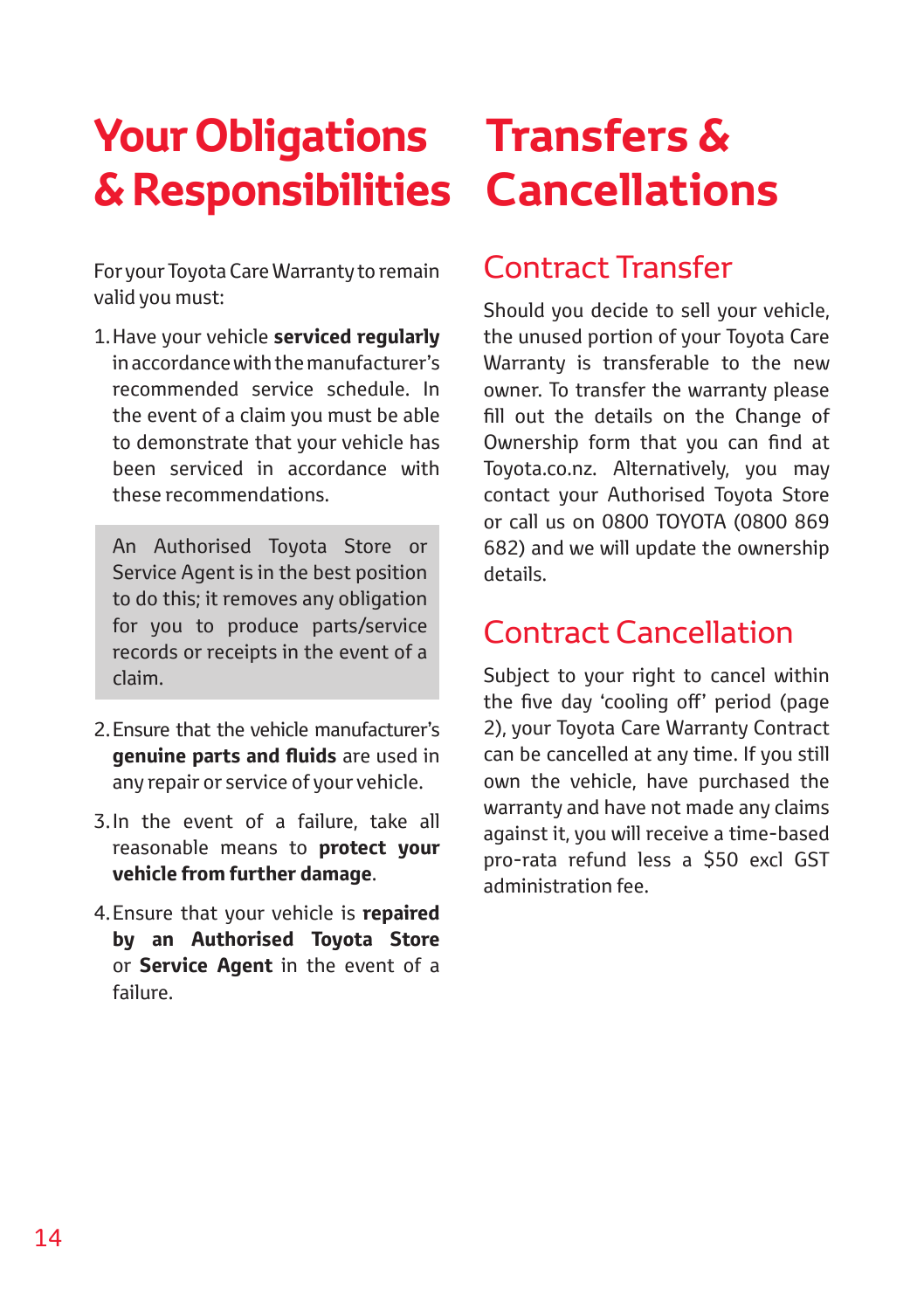# Contract Termination

Toyota New Zealand reserves the right to terminate your contract or decline any claim if:

- You fail to disclose any relevant information
- You make any material misrepresentation as to the condition or standard of your vehicle before this contract commences
- You fail to meet the terms and conditions set out in your relevant contract
- You or anyone acting on your behalf make a false statement or dishonest claim or statement to support any repair or claim made under your contract.

If your contract is terminated as a result of these circumstances, we also reserve the right to deny your eligibility for a refund of the premium.

*To confirm the status of your warranty, please contact your Authorised Toyota Store or phone 0800 TOYOTA (0800 869 682).*